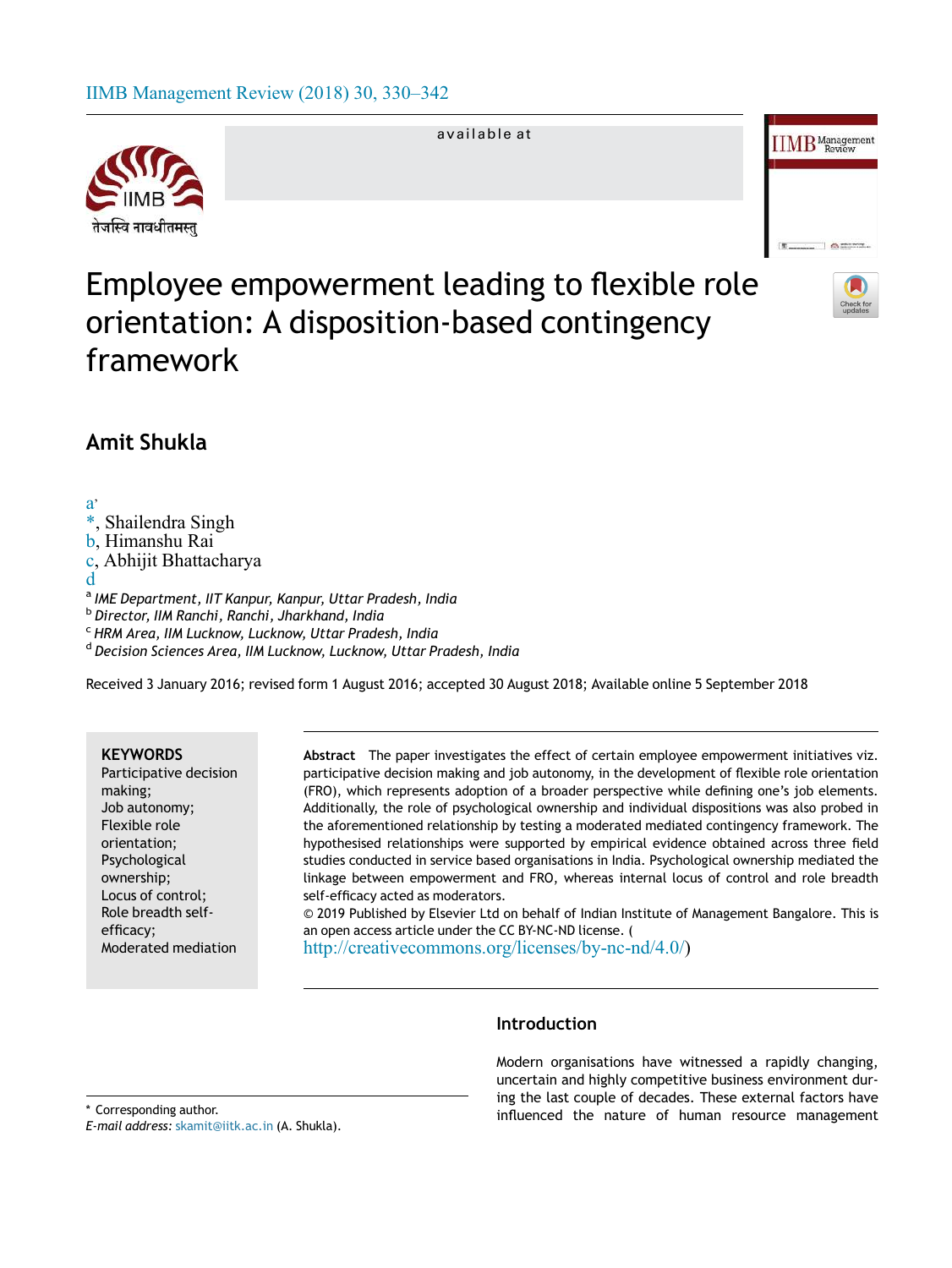(HRM) and, lately, a new employment contract has emerged (

Rousseau & Shperling, 2003; Tsui, Pearce, Porter, & Hite, 1995) that widely departs from traditional notions of exchange relationship between employer and employee. Organisations have gradually realised the importance of empowering their employees by providing them participation opportunities in decision making processes and autonomy (e.g.

Jia, Shaw, Tsui, & Park, 2014; MacDuffie, 1995; Truss, Gratton, Hope-Hailey, McGovern, & Stiles, 1997). At the same time, employees are also expected to abandon restrictive views about their job (job myopia) or "that's not my job" syndrome (

Davis & Wacker 1987), and be willing to go beyond the rigid and formal job description whenever necessary. This attitude is called flexible role orientation (henceforth FRO) in the literature (

Parker, Wall, & Jackson, 1997). Scholars believe that FRO and the resulting behaviours could be a source of competitive advantage for organisations (

Parker, 2000) through human resource value chain (

# Mello, 2011: 8).

Realising the importance of a "generous" attitude towards the job, we aim to study how FRO develops in response to empowering HRM initiatives and individual dispositional characteristics. Empowering initiatives are operationalised as *participative decision making* (henceforth PDM) and *job autonomy* (henceforth AUTO), and are collectively termed as *employee empowerment initiatives* (henceforth EEIs).Specifically, we test the relationships of the mentioned EEIs with FRO through *psychological ownership* (henceforth PsyOwn), which is a positive mental state where an individual develops a sense of possessiveness for a particular target. Then, we investigate buffering impact of individual dispositional variables — *locus of control* (henceforth LOC) and *role breadth self-ef*fi*cacy* (henceforth RBSE), on the relationships. Dispositional differences offer both challenges and opportunities to managers. On the one hand, they introduce subjectivity that prevents uniform outcomes in response to HR initiatives. On the other, certain malleable dispositions offer opportunity to managers for correction with proper supervision and training interventions.

This study makes at least three contributions. We submit that it is the first study in the Indian setup to test the proposed relationships, which are topical and relevant to the modern workplace. Next, support for intermediary psychological process upholds the fundamental tenet of cognitive psychology and sensitises managers about "humane" ways of implementing HR policies. Finally, by investigating the role of dispositions, the study offers managers some prescriptive guidelines on designing training programmes.

The present empirical work is grounded in the Indian service sector as it is the biggest contributor in terms of Gross Value Added (GVA) (66.1%) and employment (28.1%) as per

Economic Survey Report (2016).Thus, results are expected to reflect the current business trend and are applicable to a larger population.

# Theory and hypotheses

The changing business environment has had a cascading impact on employment relationships during the last few decades. Of late, the emerging relationship focusses on maximising organisational flexibility and simultaneously improving employee performance (

Tsui et al., 1995).For instance, empowering HR initiatives (such as participation opportunities and delegation of responsibilities) are known to promote employee creativity (

Jia et al., 2014).In fact, many Indian organisations deploy employee empowerment as a retention strategy as it creates a favourable environment, fosters supportive working relations and helps employees develop leadership skills (

Budhwar & Varma, 2011). As a departure from the traditional Tayloristic notion of the workplace, the idea of employee empowerment through participation has gained widespread recognition among researchers (

Mohrman & Cohen, 1995; Rousseau & Shperling, 2003). Modern management theorists argue against the suitability of the traditional Tayloristic vision about employees (mere passive cost centres), and call for humanistic vision that breeds empowerment and allows for active participation from employees (cf.

Aktouf, 1992). Emphasising its importance in improving productivity, the author suggests that "Real and concrete participation in management, in profits, in planning; workers' greater autonomy and polyvalence; and workers' adequate security are now necessary to end the stagnation of productivity"  $($ 

Aktouf, 1992: 422). Such a participative environment bodes well for overall job performance in varied contexts (

Griffin, Neal, & Parker, 2007). For instance, the best practice HRM model advocates progressive, high-performance, high-commitment, highinvolvement and human-capital-enhancing practices (

Edgar & Geare, 2005; Kuvaas, 2008). So, employees are expected to be deeply involved in organisational activities and move beyond the mere transactional notion about job ("I work in return for salary and benefits") or what is termed as "job myopia" or "that's not my job" syndrome ( Davis & Wacker, 1987). In fact, the inherent dynamism of modern work organisations makes it desirable that employees get more intensely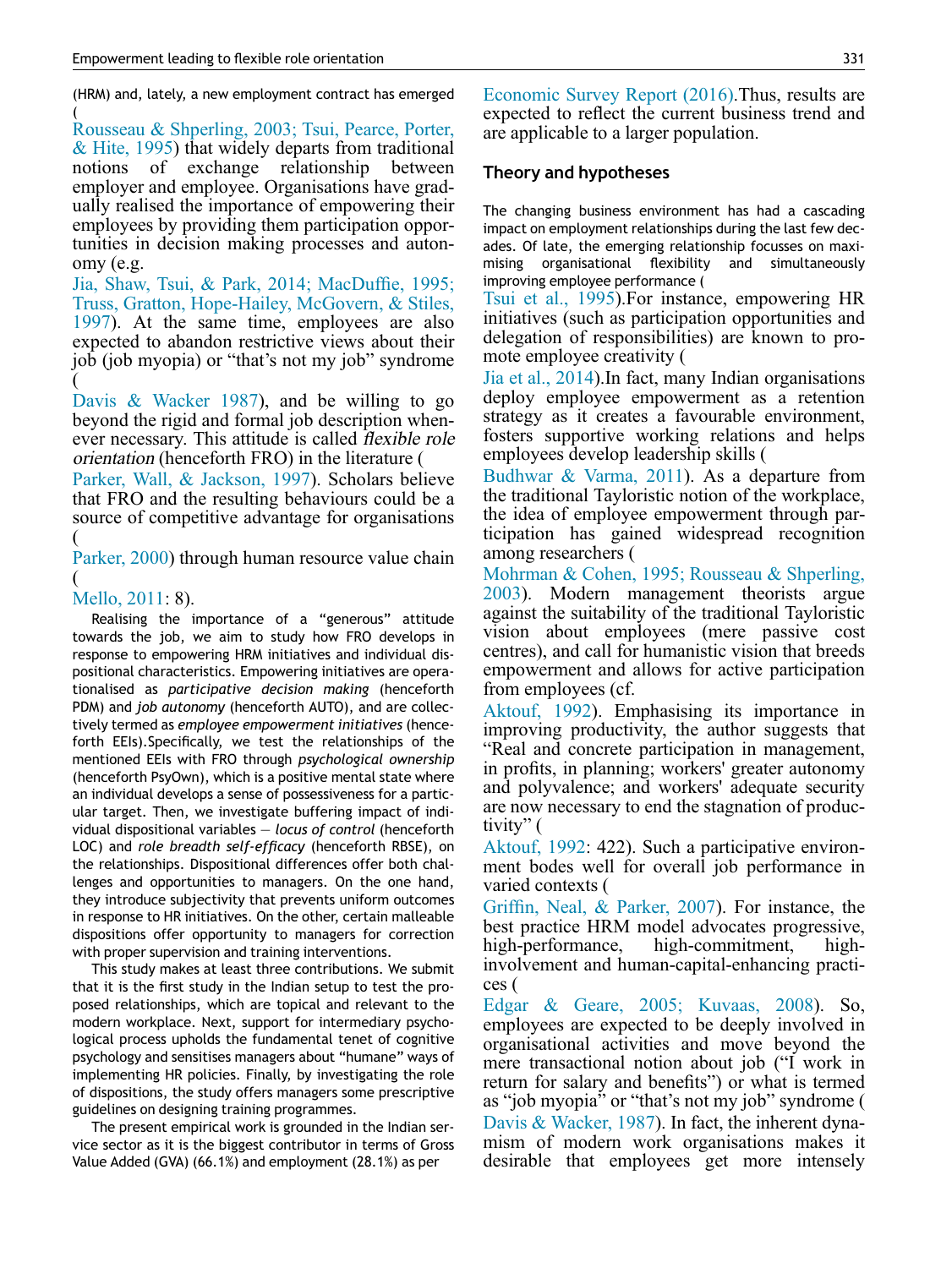involved in a wider span of activities through concerted efforts by all the stakeholders (

Butts, Vandenberg, DeJoy, Schaffer, & Wilson, 2009). To this end, development of FRO could be a way forward.

Flexible role orientation is described as the mindset of employees wherein they feel ownership of the output and take initiatives in solving a broad range of problems (

Parker, 2000; Parker et al., 1997). It represents the generous attitude of employees in defining their job scope (

Parker et al., 1997) and is concerned with the breadth of experienced responsibility, or how far one's "psychological' role extends beyond achieving basic technical goals (

Parker, Williams, & Turner, 2006: 639). The concept gained currency in recent times as it indicated flexibility in defining one's roles and subsequent course of action (

Parker, 2007). While highlighting its importance,

Parker (2000) suggested that a mere fulfilment of a fixed set of prescribed roles was insufficient to gain competitive advantage, and FRO was a key requisite in this direction.

The uniqueness of FRO has been emphasised in the Organisational Behaviour (OB) literature and the concept holds distinctiveness amid other similar concepts, such as organisational citizenship behaviour or OCB (

Parker, 2000), and proactive work behaviour. Although both FRO and OCB result from a proactive motivational state, these are conceptualised as attitude and behaviour respectively. Also, while FRO broadens job definition within the ambit of core job activities, OCBs are quintessentially volitional extra-job behaviour (

Parker, 2000). For example, willingness towards job rotation represents FRO but demonstrating courtesy and punctuality are considered OCBs. Proactive work behaviour (

Frese & Fay, 2001) is another construct related to FRO and can be described as behavioural outcome of the latter.

As far as outcomes are concerned, FRO is found to be a better predictor of performance in comparison to other job attitudes like job satisfaction (

Parker, 2007). Employees high on FRO are more likely to relinquish rigidity in defining their job elements as laid out in the job description and are ready to undertake related peripheral tasks. It is empirically shown that employees with FRO extend the range of their job behaviour (

Benner, Tanner, & Chesla, 1996).Such employees are more likely to demonstrate discretionary voice behaviour by disseminating organisationally benevolent ideas (

Ng & Feldman, 2015).It is equally incumbent on management to facilitate development of FRO in its employees. As suggested by

Morrison (1994: 1563), "an important management function may be to reduce the perception 'that's not my job' with respect to activities that are critical but not formally enforced".

In the present work, we propose that (i) EEIs (i.e. PDM and AUTO) foster FRO through PsyOwn, and (ii) individual dispositional contingencies (i.e. LOC and RBSE) play a role therein. Participative decision making is a collaborative decision making process and is defined as the "process of involving employees in decisions typically made by managers and usually involves the cascade of control and decisionmaking responsibility from managers to employees" (

Russ, 2011: 827). The results of previous studies confirmed positive association of PDM with performance (

Wagner, 1994) and job satisfaction (

Kim, 2002). Scholars also studied the effect of alteration in job dimensions in causing empowerment (

Spector, 1986). The widely cited job characteristic model (

Hackman & Oldham, 1976) underlines AUTO as the most important characteristic of job design (

Breaugh & Becker, 1987) to impart control to employees. Job autonomy is defined as "the degree to which the job provides substantial freedom, independence, and discretion to the individual in scheduling the work and determining the procedures to be used in carrying it out" (

Hackman & Oldham, 1980: 162).

The proposed mediator, PsyOwn is defined as a state of mind in which individuals feel as though the target of ownership (material or immaterial in nature) or a piece of it is "theirs" (

Pierce, Kostova, & Dirks, 2001). Psychological ownership is considered as a positive organisational behaviour concept as, among other characteristics, it is a state-like construct and open to change and development (

Luthans & Avolio, 2009). It develops by the triggering of one or more of the three routes (i) by gaining control (ii) by gaining knowledge and (iii) by making investment (of physical, cognitive and psychic energies) into the target (

Pierce et al., 2001). It is accepted that PsyOwn leads to favourable assessment of organisational inputs and is linked to many desirable employee attitudes and behaviour (

van Dyne & Pierce, 2004).Also, recent studies find strong association between PsyOwn and entrepreneurial behaviour (e.g.

Mustafa, Martin, & Hughes, 2016).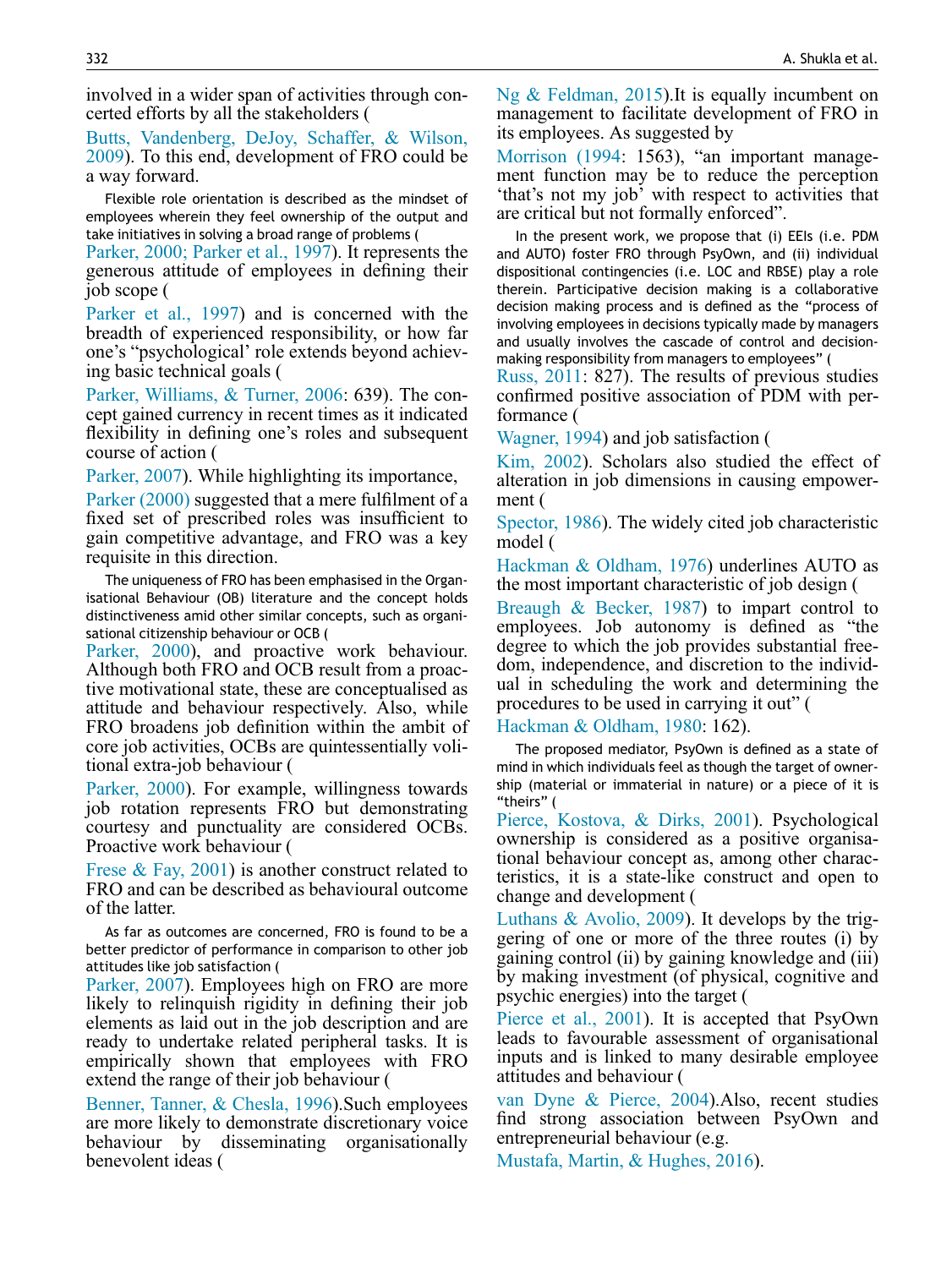# Rationale behind inclusion of PDM and AUTO as EEIs

In this paper, we have included PDM and AUTO as facets of empowerment as these constructs encompass all the four dimensions of psychological empowerment, i.e. meaning, competence, self-determination and impact (

Spreitzer, Kizilos, & Nason, 1997). Job autonomy is linked to a sense of competence and self-determination while PDM is associated with a sense of impact and meaningfulness at work through participative discussions and sharing of ideas. Second, both PDM and AUTO have likely association with FRO as indicated in the literature. Drawing on self-determination theory (

Ryan & Deci, 2000), we submit that employees become intrinsically motivated and endorse higher level of work activities when they enjoy job related autonomy (

Deci & Ryan, 2008). Likewise, PDM also cultivates a sense of self-determination that intrinsically motivates employees, encourages selfinitiation (

Gagne, 2003) and internalised commitment to the task (

Thomas &Velthouse, 1990). The ensuing sense of empowerment is likely to develop "experienced responsibility" (

Parker, Wall, & Cordery, 2001) and proactive approach to work (

Spreitzer et al., 1997) and, in turn, FRO.

# EEIs-FRO linkage: Mediation by psychological ownership

Our interest behind this relationship originated from historical observations related to HRM practices and their purported outcomes. Soon after the advent of modern HRM, it was realised that the causality between various HR initiatives and their expected outcomes was, at best, uncertain. Based on their findings, scholars held divergent views over this issue; a section believed in causality (e.g.

Butts et al., 2009; Huselid, 1995) while others did not (e.g.

Boselie, Dietz, & Boon, 2005; Guest, 2011). Subsequent studies, aiming to resolve this seeming dichotomy, suggested that the effectiveness of HR initiatives increased if it strengthened the employee-organisational linkage by triggering internal psychological processes (

Godard, 2004; Kuvaas, 2008). Psychological ownership is considered to be one of the strongest forms of employee-organisational linkage (

Sparrow & Cooper, 2003). Also, the role of affect and cognition in manifestation of employee outcomes is widely acknowledged (e.g.

Bowen & Ostroff, 2004; Edgar & Geare, 2005; Hanks, 2013). For instance,

Pierce, Rubenfeld, and Morgan (1991) suggested that various employee ownership schemes would be beneficial if they caused psychologically sensed ownership (later termed as PsyOwn). Previous studies support the mediating potential of PsyOwn as it links different organisational inputs to employee attitudes and behaviours (e.g.

Han, Chiang, & Chang, 2010; Park, Song, Yoon, & Kim, 2013; Shukla & Singh, 2014).

Next, we contend that EEIs are likely to develop PsyOwn by instilling a sense of control (

Rudmin & Berry, 1987), which is one of the three routes leading to PsyOwn (

Pierce et al., 2001). Scholars (e.g.

Sashkin, 1976) have emphasised the importance of perceived control in job (particularly AUTO and PDM) in developing ownership feelings.

Pierce and Rodgers (2004:599) quoted a survey report from Ownership Associates saying, "employees with a sense of autonomy, of participation, and of influence tend to feel more like owners than do those individuals with only an equity share". The reverse is also true as lack of control leads to feeling of "not-self" that reduces feeling of ownership at work (

McClelland, 1951). The linkages of PDM and AUTO with PsyOwn have been empirically validated in previous studies as well.

O'Driscoll, Pierce, and Coghlan (2006) reported correlations in the range of 0.27–0.38 (all at  $p < 0.05$ ) between PDM and different forms of PsyOwn. Similarly,

Mayhew, Ashkanasy, Bramble, and Gardner (2007) found a positive relationship between AUTO and job-based ( $\beta$ =0.37,  $p$  < 0.01), and organisation-based ( $\beta$  = 0.31,  $p$  < 0.05) PsyOwn.

From another perspective, PDM and AUTO also enhance employees' work knowledge by providing them the rationale behind organisational decisions and opportunities for experimentation. Perception of control and knowledge about work are key precursors to PsyOwn (

Pierce et al., 2001) and to the development of broader role orientation (

Zammuto & O'Connor, 1992). Felt state of ownership is known to engender positive affectivity towards the target (

Shu & Peck, 2011) which leads to broader categorisation of job tasks (

Bachrach & Jex, 2000). Finally, PsyOwn inculcates feeling of ownership for workplace problems, that leads to the development of role orientation (

Parker, 2007). So we propose:

Hypothesis 1a. (H1a): The relationship between PDM and FRO will be mediated by PsyOwn.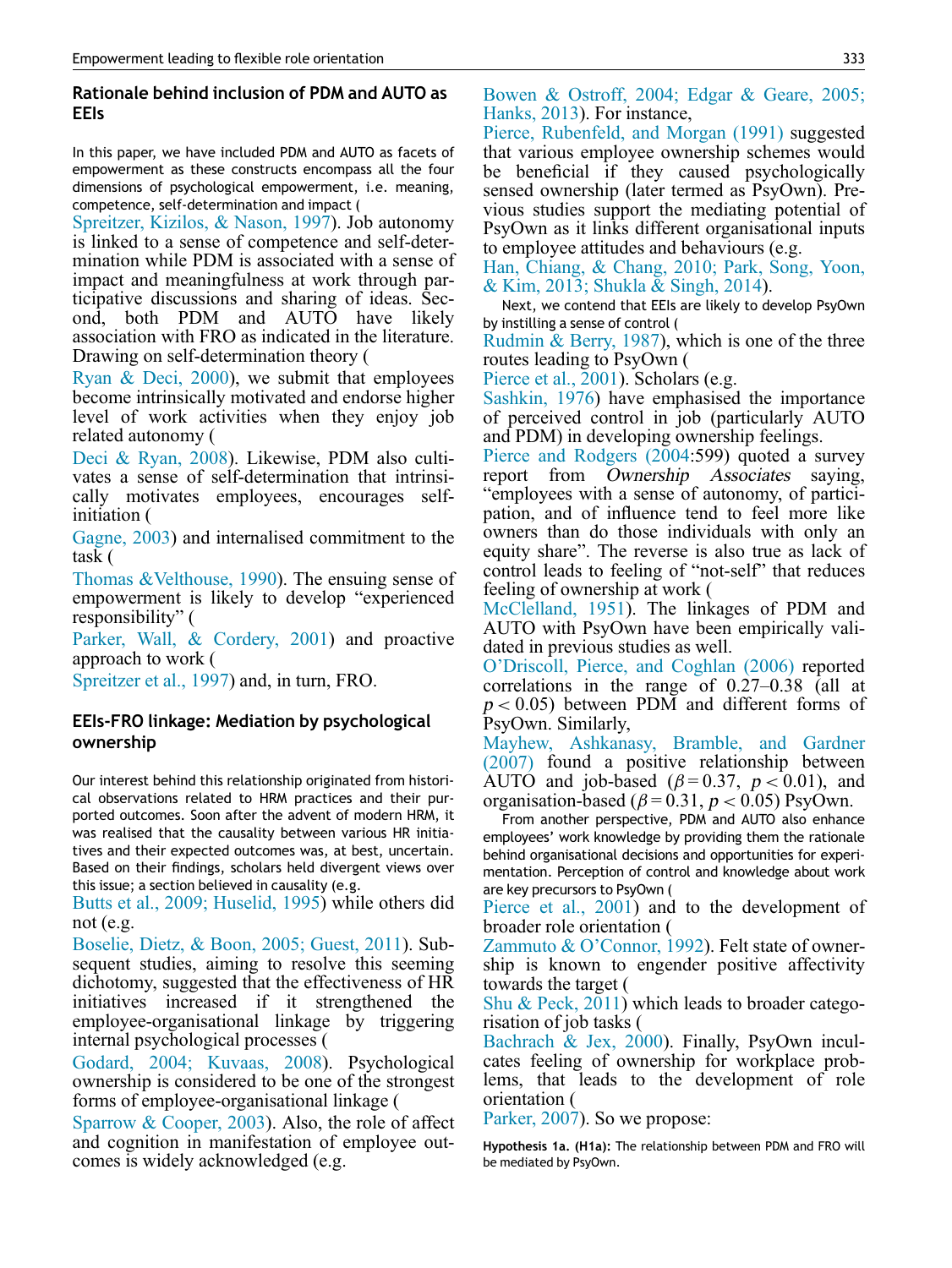

Figure 1 Theoretical framework and hypotheses.

PDM: Participative Decision Making; AUTO: Job Autonomy; LOC: Locus of Control; PsyOwn: Psychological Ownership; FRO: Flexible Role Orientation; RBSE: Role Breadth Self Efficacy.

Hypothesis 1b. (H1b): The relationship between AUTO and FRO will be mediated by PsyOwn.

#### Moderation by individual dispositions

We propose that individual dispositions such as LOC and RBSE are potential moderators of the aforementioned relationships. Scholars found internal LOC played a significant role in determining psychological empowerment (

Jha & Nair, 2006). Internal LOC is an individual disposition which reflects the firmly held belief that one is responsible for the consequences of one's actions. According to

Rotter (1966: 1), internal LOC denotes "the extent to which individuals attribute personal control to outcomes that affect them". External locus of control means the role of destiny and other external factors are given preponderance in determining the outcomes.

Role breadth self-efficacy refers to self-perceived ability to successfully perform proactive behaviour under a wide range of organisational contexts. In the terms of

Parker (1998: 835), "RBSE concerns the extent to which people feel confident that they are able to carry out a broader and more proactive role, beyond traditional prescribed technical requirements". Role breadth self-efficacy can be differentiated from the related concept of self-efficacy as the former is a judgment about capability across a particular set of proactive interpersonal and integrative tasks whereas the latter is a judgment about specific task capability (

Parker, 2000). Role breadth self-efficacy also enhances proactive tendencies of employees ( Den Hartog & Belschak, 2012).

# Moderation of EEIs-PsyOwn linkage by LOC

Literature suggests that "internals" (high in internal locus of control) derive motivation for affirmative action from within, which lowers their dependence on organisational stimulus. For example,

Aube, Rousseau, and Morin (2007) found that internal LOC attenuated the relationship between perceived organisational support and organisational commitment. In many other studies, scholars have reported the buffering effect of internal LOC on turnover intentions (

Ng & Butts, 2009), burnout due to autocratic leadership style (

De Hoogh & Den Hartog, 2009), and counterproductive behaviour (

Sprung & Jex, 2012). In general, internal LOC minimises the negative impact of lack of favourable organisational inputs in the development of positive workplace attitudes. Internals perceive less of a role of organisational environment in determining the course of outcomes related to them (

Chiu, Lin, Tsai, & Hsiao, 2005) and are more satisfied and motivated irrespective of the organisational inputs (

Spector, 1982). They perceive a greater sense of control and attribute it to their actions rather than generosity and benevolence of the management (

Harvey, Barnes, Sperry, & Harris, 1974). The sense of control is relatively independent of formally accorded participation opportunities or job autonomy. Hence, we expect similar attenuation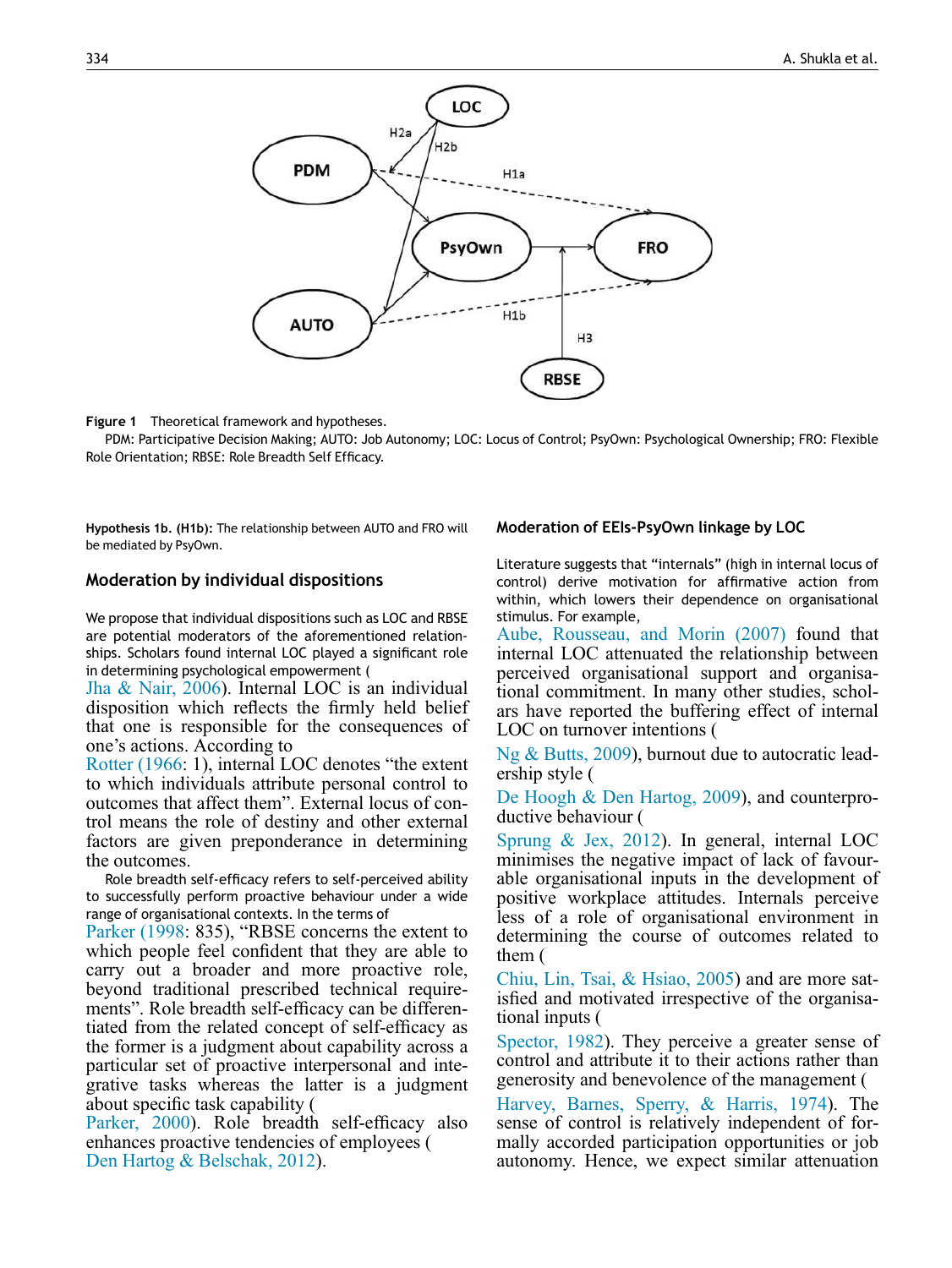Table 1 Demographic details of the participants.

| Variable       | Levels                 | No. of<br>observations |    |  |
|----------------|------------------------|------------------------|----|--|
| Gender         | Male                   | 577                    | 70 |  |
|                | Female                 | 247                    | 30 |  |
| Age group      | < 25                   | 136                    | 16 |  |
|                | $25 - 30$              | 268                    | 33 |  |
|                | $30 - 35$              | 247                    | 30 |  |
|                | $35 - 45$              | 137                    | 17 |  |
|                | >45                    | 36                     | 4  |  |
| Service sector | Telecom                | 234                    | 28 |  |
|                | Information technology | 338                    | 41 |  |
|                | Banking                | 252                    | 31 |  |
| Hierarchy      | Junior                 | 464                    | 56 |  |
|                | Mid                    | 360                    | 44 |  |
| Tenure         | $<$ 1/2 year           | 52                     | 6  |  |
|                | $1/2-2$ years          | 234                    | 28 |  |
|                | 2-5 years              | 292                    | 36 |  |
|                | 5-10 years             | 132                    | 16 |  |
|                | $>$ 5 years            | 114                    | 14 |  |
| $(N = 824)$    |                        |                        |    |  |

effect by internal LOC here and propose the following hypotheses.

Hypothesis 2a. (H2a): The relationship between PDM and PsyOwn will be moderated by internal LOC such that the relationship weakens with higher internal LOC.

Hypothesis 2b. (H2b): The relationship between AUTO and PsyOwn will be moderated by internal LOC such that the relationship weakens with higher internal LOC.

#### Moderation of PsyOwn-FRO linkage by RBSE

We propose that a sense of ownership is a necessary but not sufficient condition for development of FRO, and that the feeling of being capable of performing peripheral and

|  | <b>Table 2</b> Descriptive statistics and zero order correlations. |  |  |
|--|--------------------------------------------------------------------|--|--|
|--|--------------------------------------------------------------------|--|--|

related integrative tasks matters equally. Role breadth selfefficacy represents this sense of self-efficacy to perform proactive behaviours successfully across a range of related role activities (

Parker, 2000). Hence, RBSE is likely to determine the strength of proactive work attitude like FRO. Employees, high on self-belief, would require less encouragement to take initiatives (

Speier & Frese, 1997) to go an extra mile while defining their role. Literature also suggests that RBSE positively moderates employees' proactive behaviour (

Den Hartog &Belschak, 2012). Therefore, we contend that,

Hypothesis 3. (H3): The relationship between PsyOwn and FRO will be moderated by RBSE such that the relationship strengthens with higher RBSE.

The proposed model is presented in

Fig. 1.

#### Method

#### Sample

The study was conducted in three reputable Indian servicebased organisations with presence across the country. These organisations specialised in banking, telecom and software domains and had over 50,000 employees each. To undertake the survey, we identified three zones/offices for each of these organisations in consultation with their respective HR departments so as to obtain adequate geographical and hierarchical representation. Data were collected through onsite administration of questionnaire forms by making personal visits to the selected sites on pre-assigned dates. Employees were briefed about the purpose and confidentiality of this study to allay their apprehensions. Forms were distributed to junior and mid-level employees as per sampling frame (list of employees) provided by respective HR personnel, and were collected by

| Table 2 Descriptive statistics and Zero order correlations. |        |                          |                    |                |               |               |                    |                   |            |        |            |             |
|-------------------------------------------------------------|--------|--------------------------|--------------------|----------------|---------------|---------------|--------------------|-------------------|------------|--------|------------|-------------|
|                                                             | Mean   | SD                       | Gender             | Age            | Hier          | <b>Tenure</b> | <b>PDM</b>         | <b>AUTO</b>       | <b>LOC</b> | PsyOwn | <b>FRO</b> | <b>RBSE</b> |
| Gender                                                      | 1.299  | $\overline{a}$           |                    |                |               |               |                    |                   |            |        |            |             |
| Age                                                         | 31.723 | 6.574                    | $-0.197$<br>$***$  |                |               |               |                    |                   |            |        |            |             |
| Hier                                                        | 1.437  | $\overline{\phantom{a}}$ | $-0.106$<br>$***$  | 0.474<br>$***$ |               |               |                    |                   |            |        |            |             |
| <b>Tenure</b>                                               | 5.351  | 5.34                     | $-0.220$<br>$***$  | 0.891<br>$***$ | 0.348<br>$**$ |               |                    |                   |            |        |            |             |
| <b>PDM</b>                                                  | 4.182  | 0.775                    | $-0.083$<br>$\ast$ | 0.030          | 0.052         | 0.051         |                    |                   |            |        |            |             |
| <b>AUTO</b>                                                 | 4.261  | 0.809                    | $-0.071$<br>$\ast$ | $-0.008$       | 0.020         | 0.043         | 0.517<br>$***$     |                   |            |        |            |             |
| LOC                                                         | 4.483  | 0.749                    | $-0.027$           | $-0.028$       | 0.006         | $-0.022$      | $-0.082$<br>$\ast$ | $-0.122$<br>$***$ |            |        |            |             |
| <b>PsyOwn</b>                                               | 4.405  | 0.726                    | $-0.006$           | $-0.010$       | 0.032         | 0.027         | 0.508              | 0.491             | 0.367      |        |            |             |
|                                                             |        |                          |                    |                |               |               |                    |                   |            |        |            |             |

(*continued*)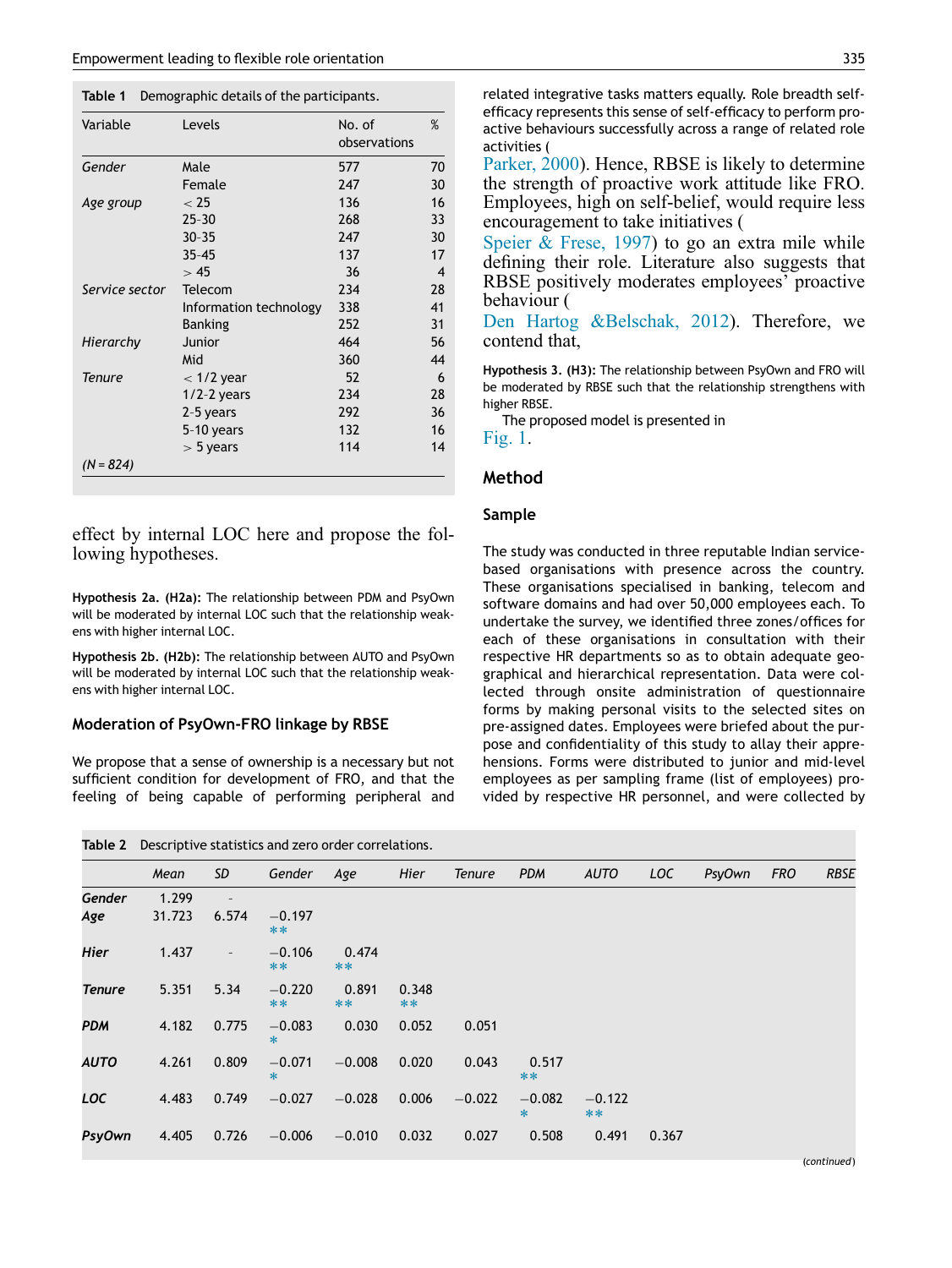| Table 3                            | Result of one-way ANOVA (Effect of sector variance on FRO). |                         |                         |              |       |              |       |                |  |
|------------------------------------|-------------------------------------------------------------|-------------------------|-------------------------|--------------|-------|--------------|-------|----------------|--|
| Sample-wise descriptive statistics |                                                             |                         |                         | <b>ANOVA</b> |       |              |       | Sig. of Levene |  |
| Variable                           | Sector (N)                                                  | Value (N)               | SD                      | MS(B)        | MS(W) | F(df)        | Sig.  | statistic      |  |
| <b>FRO</b>                         | Tel (234)<br>IT (338)<br>Bank (252)                         | 4.238<br>4.319<br>4.247 | 0.803<br>0.826<br>0.881 | 0.591        | 0.701 | 0.844(2.821) | 0.430 | 0.127          |  |

Note: FRO-Flexible role orientation; Tel-Telecom; N-Sample size; MS (B)-Mean square between; MS (W)-Mean square within; Sig.-Statistical significance.

| Table 4                               | Results of CFA for different measurement models. |                        |                   |      |  |  |  |  |  |
|---------------------------------------|--------------------------------------------------|------------------------|-------------------|------|--|--|--|--|--|
|                                       | Indices                                          |                        |                   |      |  |  |  |  |  |
| Models                                |                                                  | $\chi^2$ /df RMSEA CFI |                   | TLI  |  |  |  |  |  |
| 1-Factor (All items together)         | 30.83                                            | 0.190                  | $0.73 \quad 0.71$ |      |  |  |  |  |  |
| 5-Factor (PDM and AUTO<br>together)   | 5.44                                             | 0.073                  | $0.94$ $0.93$     |      |  |  |  |  |  |
| 5-Factor (PsyOwn and FRO<br>together) | 6.83                                             | 0.084                  | $0.92 \quad 0.91$ |      |  |  |  |  |  |
| 6-Factor                              | 3.85                                             | 0.059                  | 0.96              | በ 95 |  |  |  |  |  |

Note: PDM-Participative decision making, AUTO-Job autonomy, FRO-Flexible role orientation; CFA-Confirmatory factor analysis.

re-visiting the sites a week later. Finally, 824 useful forms (response rate = 74.9%) were obtained post scrutiny, and the resulting data were used in further analyses.

#### Measures

All the study variables were measured using self-reported 7-point Likert-type scales with anchors ranging from 1 (totally disagree) to 7 (totally agree). For all measures, higher scores corresponded to higher levels of the construct. A brief description about scales used in this study is provided below. Corresponding values of scale reliabilities (Cronbach's alpha) are indicated in parentheses.

#### Job autonomy ( $\alpha$  = 0.877)

Job autonomy was measured by the 3-item scale developed by

Hackman and Oldham (1980). A sample item is, "I can decide on my own how to go about doing my work."

#### Participative decision making ( $\alpha$  = 0.897)

It was measured by the 5-item scale developed by

Siegel and Ruh (1973). A sample item is, "In this organisation, I can participate in setting new company policies."

#### Locus of control ( $\alpha$  = 0.749)

Internal locus of control was measured by the 4-item scale developed by

Giles (1977). Sample of the item is "Usually I have control over the things that happen to me."

Psychological ownership ( $\alpha$ <sub>Affection</sub> = 0.852,

 $\alpha_{\text{Connectedness}} = 0.838$ ,  $\alpha_{\text{Obligation}} = 0.798$ )

Organisation based psychological ownership was measured by a new 12-item scale developed by the author of this paper (

Shukla & Singh, 2015). This scale measures psychological ownership on three dimensions as Affection, Connectedness and Obligation. Present study ( $N = 824$ ) supported this second order threefactor structure with a good fit<br> $\lceil \chi^2/df = 2.76$ , RMSEA = 0.046, CFI = 0.99,  $\left[x^2\right]$  $RMSEA = 0.046$ ,  $TLI = 0.99$ ] (

Hooper, Coughlan, & Mullen, 2008; Hu & Bentler, 1999). Samples of the item include, "I consider problems at workplace as my own" and "I like to represent my organisation at different forums."

#### Role breadth self-efficacy ( $\alpha$  = 0.821)

Role breadth self-efficacy was measured by the 7-item scale developed by

Parker et al. (2006) with as ample item such as, "I feel confident in designing new procedures for your work area."

|         | Table 5 Different models used for testing of hypotheses.             |
|---------|----------------------------------------------------------------------|
| Models  | Description                                                          |
| Model 1 | Only indirect paths from PDM and AUTO to FRO<br>through PsyOwn       |
| Model 2 | Direct paths from PDM and AUTO to FRO in<br>addition to Model 1      |
| Model 3 | Paths from PDM and AUTO to PsyOwn                                    |
| Model 4 | Paths from LOC and [PDM x LOC] to PsyOwn in<br>addition to Model 3   |
| Model 5 | Paths from LOC and [AUTO x LOC] to PsyOwn in<br>addition to Model 3  |
| Model 6 | Paths from RBSE and [PsyOwn x RBSE] to FRO in<br>addition to Model 1 |
| Model 7 | Paths from RBSE and [PsyOwn x RBSE] to FRO in<br>addition to Model 2 |

Note: PDM-Participative decision making, AUTO-Job autonomy, PsyOwn-Psychological ownership, FRO-Flexible role orientation, LOC-Internal locus of control, RBSE-Role breadth self- efficacy.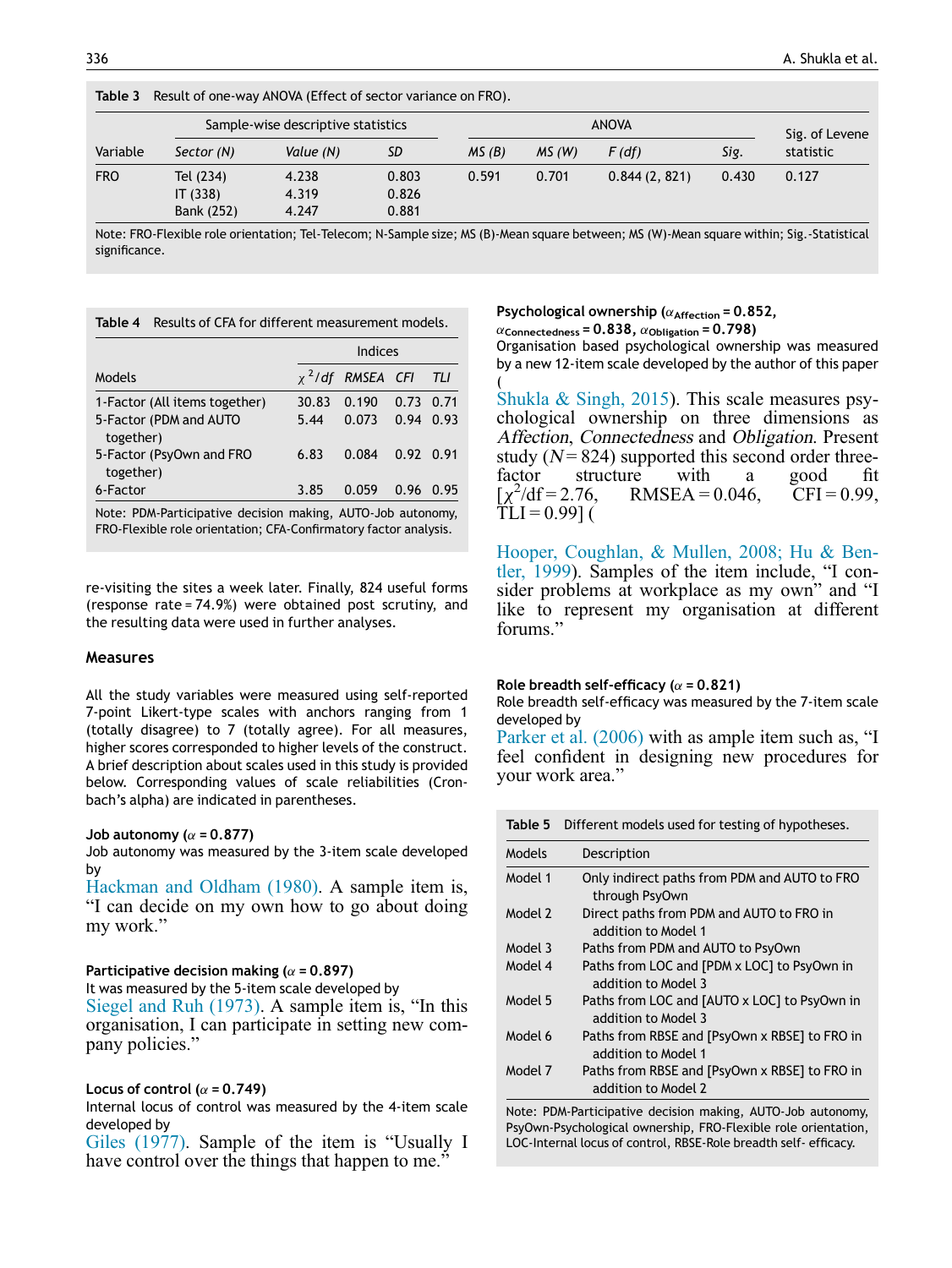|  | Table 6 Test of mediation and moderation hypotheses. |  |  |  |
|--|------------------------------------------------------|--|--|--|
|--|------------------------------------------------------|--|--|--|

|                                       | Standardised path coefficients $(\lambda)$ |                              |              |                 |                  |               |                              |
|---------------------------------------|--------------------------------------------|------------------------------|--------------|-----------------|------------------|---------------|------------------------------|
| Paths                                 | Model 1                                    | Model 2                      | Model 3      | Model 4         | Model 5          | Model 6       | Model 7                      |
| <b>Mediation by PsyOwn</b>            |                                            |                              |              |                 |                  |               |                              |
| PDM-PsyOwn                            | 0.41<br>$**$                               | 0.41<br>$**$                 | 0.42<br>$**$ | 0.48<br>$**$    | 0.29<br>$***$    | 0.40<br>$**$  | 0.41<br>$**$                 |
| AUTO-PsyOwn                           | 0.37<br>$**$                               | 0.38<br>$***$                | 0.38<br>$**$ | 0.39<br>$**$    | 0.57<br>$***$    | 0.38<br>$***$ | 0.38<br>$***$                |
| PsyOwn-FRO                            | 0.44<br>$**$                               | 0.50<br>$***$                |              |                 |                  | 0.51<br>$**$  | 0.60<br>$***$                |
| PDM-FRO<br>AUTO-FRO                   |                                            | $-0.02$ (ns)<br>$-0.07$ (ns) |              |                 |                  |               | $-0.08$ (ns)<br>$-0.04$ (ns) |
| <b>Moderation by LOC</b>              |                                            |                              |              |                 |                  |               |                              |
| LOC-PsyOwn                            |                                            |                              |              | 0.56<br>$***$   | 0.55<br>$***$    |               |                              |
| PDM x LOC-PsyOwn                      |                                            |                              |              | $-0.21$<br>$**$ |                  |               |                              |
| AUTO x LOC-PsyOwn                     |                                            |                              |              |                 | $-0.28$<br>$***$ |               |                              |
| <b>Moderation by RBSE</b><br>RBSE-FRO |                                            |                              |              |                 |                  | 0.33<br>$***$ | 0.34<br>$***$                |
| PsyOwn x RBSE-FRO                     |                                            |                              |              |                 |                  | 0.56          | 0.56<br>(continued)          |

#### Flexible role orientation ( $\alpha$  = 0.918)

The scale for FRO was developed for this study. The initial item pool was generated from pointers provided by

Parker et al. (1997) and paraphrased to suit the Indian service context. Next, we conducted a pilot study ( $N = 234$ ), and analyses (item-to-total correlation and factor analysis) that provided necessary consolidation. Finally, we obtained an 8-item unidimensional scale on the basis of factor loadings ( $> 0.40$ ). Sample items include, "I understand how the work flows in my workplace" and "I am concerned if other members are not pulling their weight."

#### Control variables

In addition to the aforementioned constructs, we included age (in years), gender (as male or female), hierarchy (designation) and tenure (in years) as control variables to assess their impact on main study variables. The tenure indicated the length of association of participants with their current employer only. Designations were coded into hierarchical positions as "Junior" and "Mid" level as per the key provided by respective HR personnel.

#### Results

#### Preliminary analyses

The demographic profile of participants in the sample is presented in Table 1.

The sample comprised 30% female participants. It was fairly balanced in terms of hierarchy of participants, with 56% and 44% junior and mid-level employees respectively. The sample also included 52 (6%) newcomers with less than six months of organisational tenure.

Table 1 also reports sector-wise sample distribution. It is clear that all the three sectors are evenly represented in terms of sample size.

Descriptive statistics and zero-order correlations are shown in

#### Table 2.

The mean age of the participants was 31.72 years  $(SD = 6.57)$  whereas mean tenure was 5.35 years  $(SD = 5.34)$ . Age was significantly and positively correlated to hierarchy and tenure. Correlation between hierarchy and tenure  $(r = 0.35; p < 0.01)$  indicated a time-bound promotion policy of the companies under study. Remaining control variables did not show significant correlation with other main variables. As per

Cohen's (1992) guidelines on strength of correlations, both PDM and AUTO had high correlations (respectively  $r=0.51$  and  $r=0.49$ ;  $p < 0.01$ ) with PsyOwn but medium correlations  $(r=0.23$  and  $r = 0.19$ ;  $p < 0.01$  respectively) with FRO. These findings hinted towards possible mediation by PsyOwn.

#### Effect of sampling across different subpopulations

Though we define Indian service sector as our target population for this study, the possibility of variance at subpopulation level (the three service sectors) cannot be completely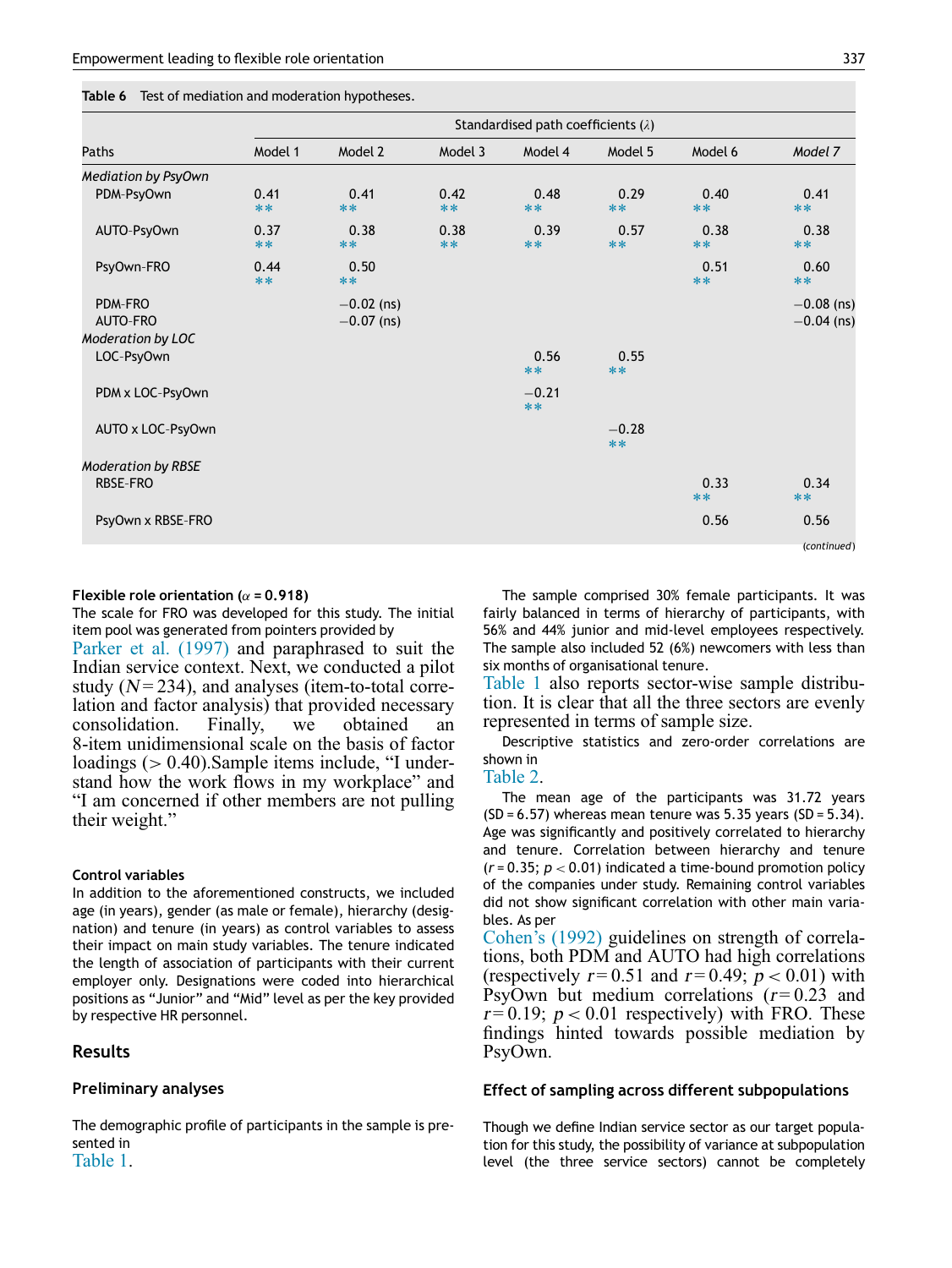

Figure 2 Path diagram for Model 6.

denied. Therefore, it is essential to ascertain appropriateness of data aggregation. We conducted one-way ANOVA to assess this effect on our distal criterion variable, that is, FRO.

#### Table 3 presents the findings.

It can be deduced from the table that there are non-significant variations in mean and standard deviations in the value of FRO across three sub populations. Hence, data from all the three subpopulations can be aggregated legitimately.

#### Common method variance (CMV) and construct validity

We took procedural measures (such as assurance about anonymity, confidentiality and voluntary participation) to contain biases arising due to apprehensive responses and social desirability. Still, the issue of common method variance (CMV) could not be negated completely as the data were collected using questionnaire forms with a common format and common anchors. Severity of CMV was assessed using unrotated principal component factor analysis, with and without Varimax rotation. The analyses confirmed presence of six, rather than one, factors with eigenvalues greater than one. Also, whereas, six-factor structure accounted for 63.04% variance, the single factor did not account for the majority of the variance (24.62%). So we concluded that CMV was not a serious problem in the study (

Podsakoff, MacKenzie, Lee, & Podsakoff, 2003: 889). It was re-confirmed by resorting to confirmatory factor analysis (CFA) using structural equation modelling (SEM). Initially, all the items were loaded on one factor that supposedly represented extraneous factor. In the next stage, different items were loaded on their respective latent factors and the fit was compared. Additionally, we designed five-factor models by loading together PDM and AUTO, and PsyOwn and FRO.

Table 4 presents the comparative structural fit of these models (1-factor, 5-factor and 6-factor).

It is clear from fit indices that the one-factor model is a poor fit (

Hooper et al., 2008; Hu & Bentler, 1999) which again confirms the absence of any extraneous factor. Five-factor models also lie at the threshold of poor to moderate fit, but the six-factor model suggests an excellent fit. It meant that all the measures were able to "exert their individuality" amid a pool of constructs and, therefore, possessed adequate construct validity. Further, to keep measurement errors under control in this and all the subsequent structural models, we used average dimensional scores for all the constructs (

Williams & Boyle, 2008).

#### Test of mediation and moderation hypotheses

In order to test our hypotheses, we resort to comparison of nested models using structural equation modelling. We compare path-coefficients, goodness-of-fit indices and variance explained in proximal (PsyOwn) and distal (FRO) outcomes. We designed seven models (

Table 5) to test various hypotheses.

# Mediation by PsyOwn

We began by assessing the degree and nature of mediation by PsyOwn in PDM-FRO and AUTO-FRO linkages. To test the related hypotheses, we compared two nested models (Model 1 and Model 2). Model 1 shows indirect paths from PDM/ AUTO to FRO through PsyOwn whereas Model 2includes direct paths as well. Values of different path coefficients and variance explained are presented in

# Table 6.

All the three path coefficients (Model 1) were positive and significant  $(p < 0.01)$  as expected and the model was a good fit  $\left[\chi^2/\text{df} = 4.57, \text{ RMSEA} = 0.069, \text{ CFI} = 0.94, \text{ TLI} = 0.94\right]$ . Model 1 explained 49% and 19% variance in PsyOwn and FRO respectively. We switched to Model 2 by adding direct paths from PDM and AUTO to FRO. It was observed that the direct path coefficients were statistically non-significant  $(\lambda = -0.02; n.s.$  and  $\lambda = -0.07; n.s.$ ) though the fit was good  $\left[\chi^2/\text{df} = 4.60\right]$ , RMSEA = 0.066, CFI = 0.94, TLI = 0.94]. Also,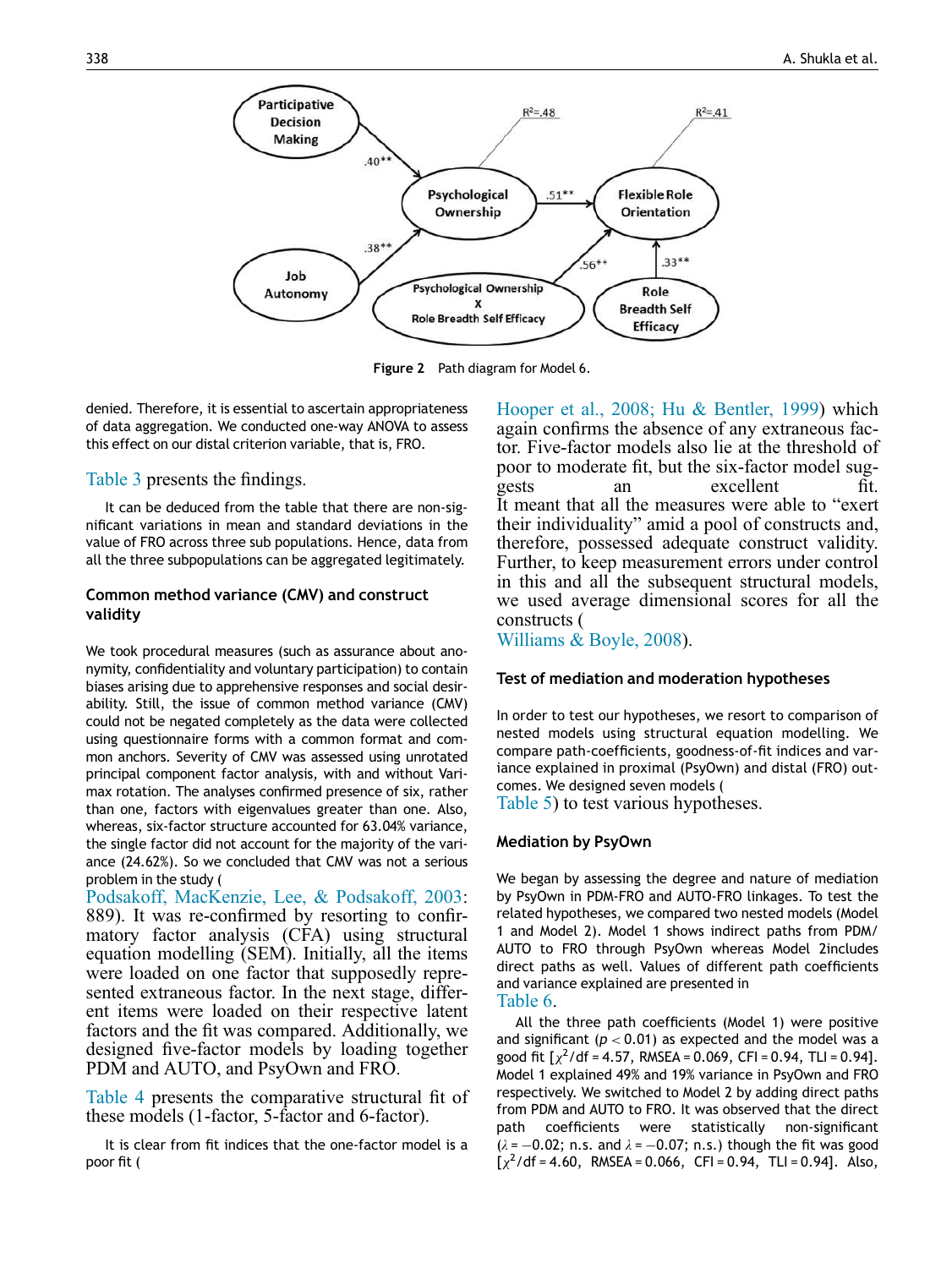the increments in variance explained in PsyOwn ( $\Delta R^2$  = 0.01; n.s.) and AUTO ( $\Delta R^2$ =0.02; n.s.) were statistically nonsignificant. All these facts indicated that PDM and AUTO were related to FRO via PsyOwn rather than through direct paths. So, full mediation by PsyOwn in both the cases is confirmed and our hypotheses 1a and 1b [H1a and H1b] are supported.

#### Moderation by LOC

To test these hypotheses, we draw a comparison among Model 3, Model 4, and Model 5(refer to

#### Tables 5 and

6). To minimise the extent of multicollinearity due to the presence of the interaction term, we standardise all the scores before multiplying them (

Dunlap & Kemery, 1987). Effectiveness of this step was confirmed by subsequent diagnoses. Variance inflation factors (VIFs) for the interaction terms [PDM x LOC] and [AUTO x LOC] were found to be 1.063 and 1.049 respectively against maximum admissible limit of 5.

Model 3suggests that both PDM  $(\lambda = 0.42; p < 0.01)$  and AUTO  $(\lambda = 0.38; p < 0.01)$  are positively and significantly related to PsyOwn and the model is a good fit  $\left[\chi^2\right]$  of = 4.58, RMSEA =  $0.066$ , CFI =  $0.94$ , TLI =  $0.94$ ] (

Hooper et al., 2008; Hu & Bentler, 1999). Model 4tests the moderating effect of LOC on PDM-Psy-Own linage.

Table 6 shows that path coefficients of moderator  $(\lambda = 0.56; \quad p < 0.01)$  and interaction term  $(\lambda = -0.21; p < 0.01)$  are significant, and the Model 4is a better fit  $[\chi]$  $^{2}/df = 3.75$ , RMSEA =  $0.058$ , CFI =  $0.96$ , TLI =  $0.95$ ] in comparison to Model 3. Likewise, Model 5 tests the AUTO-PsyOwn linkage, and we again find significant moderating effect  $(\lambda = -0.28; p < 0.01)$  by LOC with a better fit  $\overline{[\chi^2]}$  $RMSEA = 0.058$ ,  $CFI = 0.96$ ,  $TLI = 0.95$ ]. Negative sign of path coefficients for interaction terms indicate negative moderation. Apart from negative moderation, Model 4 and Model 5 also improve the explained variance in PsyOwn by 0.41 ( $p < 0.01$ ) and 0.44 ( $p < 0.01$ ) respectively in comparison to Model 3.Therefore, it is confirmed that LOC negatively moderates (or attenuates) the relationships of PDM and AUTO with PsyOwn and the corresponding hypotheses (H2a and H2b) are supported.

#### Moderated mediation by RBSE/PsyOwn

Finally, we test the hypothesis that the mediating effect of PsyOwn is further moderated by RBSE. We design two additional models (Model 6 and Model 7) for the purpose (refer to Tables 5 and

6). The VIF, for the interaction term [PsyOwn x RBSE], is once again within admissible limit (VIF =  $1.107$ ). Evidently, Model 6 and Model 7 are the extensions of Model 1 and Model 2respectively as they include interaction effect by RBSE in addition to mediation by PsyOwn. Model 6 depicts the indirect effects of PDM and AUTO on FRO, and moderation by RBSE, and is a good fit  $\overline{[\chi^2]}$  $RMSEA = 0.064, \quad CFI = 0.95,$  $TLI = 0.94$ . Model 7, with the inclusion of direct paths, is also a good fit  $[\chi^2/df = 4.36]$ RMSEA =  $0.066$ , CFI =  $0.94$ , TLI =  $0.94$ ]. The path coefficient for the interaction term ( $\lambda = 0.56$ ;  $p < 0.01$ ) is positive and significant in both the cases. Hence, different statistical parameters for Model 6 and Model 7 suggest that RBSE moderates the mediating effect of PsyOwn.

Similar to Model 2, the direct paths from PDM ( $\lambda = -0.08$ ; n.s.) and AUTO ( $\lambda = -0.04$ ; n.s.) to FRO are non-significant in Model 7. Model 6 ( $R^2$  = 0.41;  $\Delta R^2$  = 0.22;  $p <$  0.01) and Model 7  $(R^2 = 0.39; \Delta R^2 = 0.20; p < 0.01)$  account for significantly higher variance in FRO in comparison to Model 1 in terms of statistical predictability. However, the variance explained in PsyOwn in Model 6 and Model 7 remain almost the same as those in Model 1 and Model 2.Seen together, these results indicate that RBSE positively moderates (strengthens) the previous mediating relationships. Thus, it is a case of moderated mediation (by RBSE/PsyOwn), and the corresponding hypothesis (H3) is fully supported.

On the basis of path coefficients, fit indices and variance explained, Model 6 is the best representation of dynamics involved in the moderated mediation ( Fig. 2).

#### **Discussion**

In this study, we investigate the effect of employee empowerment initiatives (EEIs) on the development of FRO and the role played by PsyOwn and certain dispositional variables therein. It is found that the relationship of both PDM and AUTO (as EEIs) with FRO is fully mediated by PsyOwn and, thus, our main hypothesis was supported. This finding statistically vindicates our initial position that EEIs themselves cannot lead to flexible orientation in and there must be concomitant development of psychological ownership.

Some individual dispositional variables are also found to modify the aforementioned relationship, thereby supporting the related hypotheses. Internal locus of control (LOC) turns out to be a negative moderator (buffer) of relationships between EEIs and PsyOwn. It means internals are less dependent on PDM/AUTO insofar as development of PsyOwn is concerned. In other words, an episodic decline in EEI perception is less likely to attenuate their ownership feeling. This is similar to the findings of

Aube et al. (2007) where LOC negatively moderated relationship between perceived organisational support and affective commitment. Finally, RBSE positively moderates (strengthens) relationship between PsyOwn and FRO. Hence, for a given level of PsyOwn, employees with greater self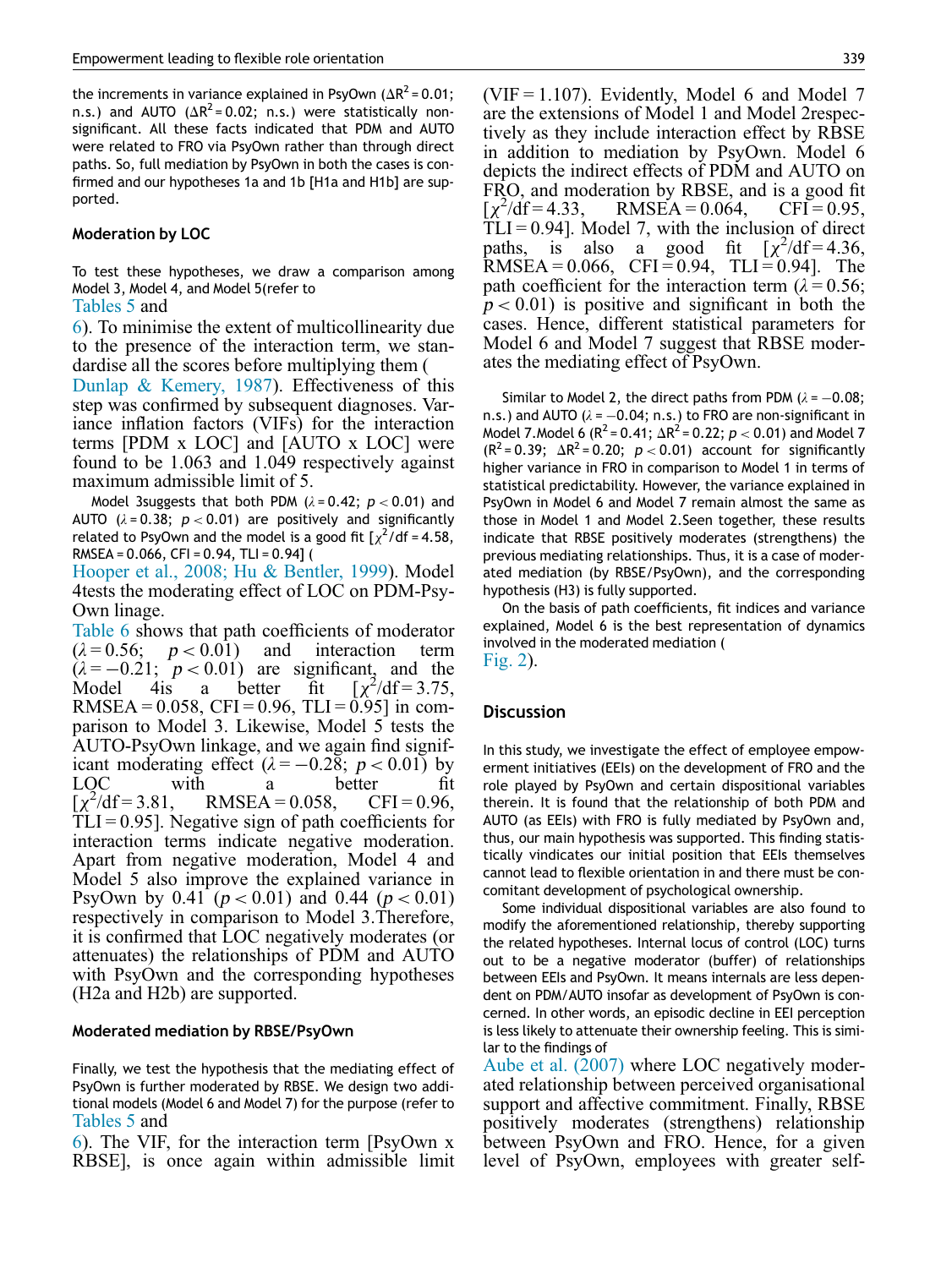confidence of successfully accomplishing several related tasks will have higher level of FRO.

As mentioned earlier, extant OB/HRM literature offers no definite causality between HR policies and desirable organisational results. We attempt to address this broader issue by taking a specific case where we test impact of EEIs (HR policies) in causing desirable attitude (FRO). We found that PsyOwn acts as a contingency factor in the said causal linkage. So the HR policies in question (EEIs) will yield result (FRO) if the former develop a psychological association (PsyOwn) between employees and their organisation. However, this proposition is still open to further investigation.

The aforementioned point can offer useful insights in the longstanding debate on behaviourism versus cognitivism. On the basis of our results we reiterate that employee oriented initiatives do not produce desired results automatically. Employees react to various organisational stimuli in a conscious, rather than unthinking manner. They respond favourably when the initiatives are "properly" implemented and strengthen employees' psychological bond with their organisation. In this paper, PsyOwn represents that psychological bond between employee and employer, and its full mediation supports the notion of cognitivism. We contend that this bond could make a difference between the success and failure of HR initiatives. Such initiatives should not only be favourable but must be perceived as favourable by the stakeholders. In the words of

Khatri, Baveja, Boren, and Mammo (2006: 130), "To be told you are going to be 'empowered' and that you should behave in an empowered manner is quite different from feeling empowered" .Having said that, the same empowerment measure may have different connotations and appeal at different places and, therefore, exact replication from elsewhere should be avoided. Many academics and practitioners have raised this issue over time and call for factoring in cultural sensitivities, like traditionality (

Chen & Aryee, 2007),paternalism (

Srinivasan, 2007: 287), and allocentrism/idiocentrism (

Lam, Chen, & Schaubroeck, 2002).Therefore, policy formulation and implementation must be guided by the cultural context of the organisation as well.

# Managerial implications

Some key managerial inferences may be drawn by juxtaposing our findings with relevant insights from the literature within the ambit of the present study. It is suggested that the form and nature of participation should be considered alongside planning and implementation for better results ( Cotton, Vollrath, Froggatt, Lengnick-Hall, & Jennings, 1988). Management must ensure that participation opportunities are spontaneous (not enforced) and acceptable to employees ( Kanter, 1982).

Alutto and Belasco (1972), while presenting a typology on participation in decision-making, noted that it was perceived fulfilment of participation expectation rather than "quantity" of decision-making opportunities that made significant difference on the outcomes. Likewise, the expected degree of involvement (intensity) in the decision-making process must be identified beforehand for better results (

Black & Gregersen, 1997). And, instead of aiming for participation at sporadic instances, managers would do well by creating participation climate (

Miller & Monge, 1986). Similar observations are made for job autonomy as well. For example, autonomy is supposed to yield desired results if its degree commensurates with job complexity (

Chung-Yan, 2010). Therefore, perfunctory and across-the-board implementation of well-meaning EEIs will not be adequate for development of flexibility in one's orientation towards the job.

Managers must adopt a holistic approach that treats EEIs as job resources meant to cater to specific job demands. Individual needs should also be considered to the extent possible. Apart from these, there are some other determinants of success for EEIs. In the context of the healthcare industry, it was found that overemphasis on control based implementation (top down communication and bureaucratic control) of such initiatives can mar its efficacy (

Khatri et al., 2006: 130). Therefore the focus should be on commitment based approach that elicits positive employee response. Greater employee involvement in decision making also fosters a just and learning culture (

Khatri, Brown, & Hicks, 2009). In another study conducted in a U.S. based service organisation, participation through voice opportunities has been found to develop sense of psychological empowerment (

Frazier & Fainshmidt, 2012). Hence HR managers need to facilitate both vertical and horizontal communication by offering employees an efficient channel (such as frequent meetings, ease of access, and newsletters).

We also identify a couple of individual dispositions that could change the relational dynamics among our focal constructs. First, we discover that internal LOC negatively moderates the relationship between EEIs and PsyOwn. It suggests that high internal LOC reduces the individual's dependence on EEIs toward development of PsyOwn. So we can conclude that internals are less sensitive to a perceptible dip in EEIs (occasional lack of autonomy or empowerment opportunities) and are likely to hold relatively stable ownership feelings and flexible role orientation. It is quite intuitive that breadth and depth of accountability increase with upward movement in the hierarchy and hence, we believe, flexible orientation towards job should be a more desirable individual characteristic at the higher rungs. The finding holds importance particularly for succession planners. Combining the preceding arguments, we may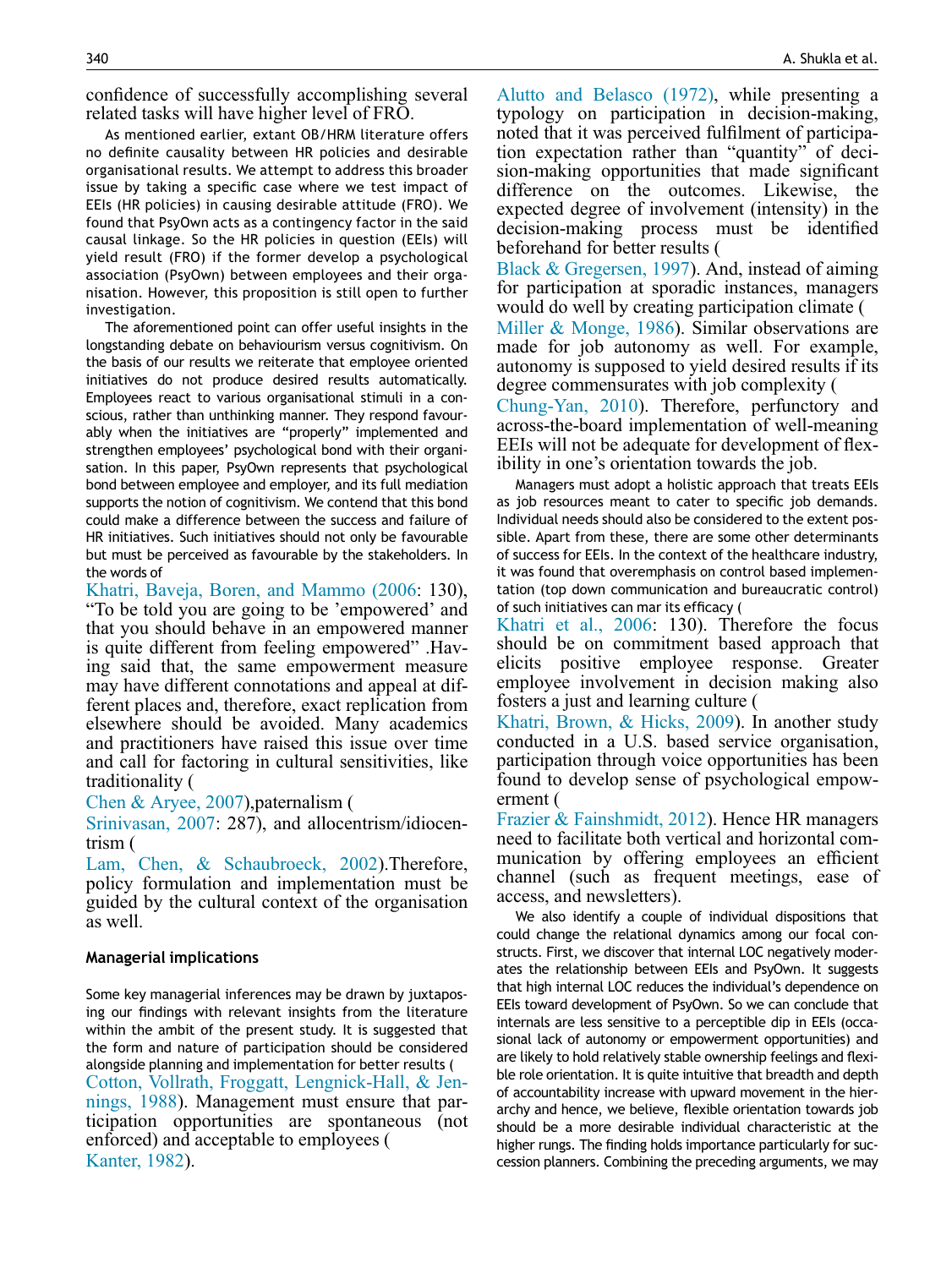say that internals are more likely to succeed at the top level of management. An earlier empirical study, based on the congruence theory, supported this notion (

# Miller, Kets De Vries, & Toulouse, 1982).

Second, our results also substantiate that employees with self-confidence in accomplishing a variety of related tasks successfully are more likely to develop FRO, for a given level of EEIs and PsyOwn. Fortunately, PsyOwn and RBSE are malleable individual states and hence, are open to change and development (

Parker, 2000; Pierce et al., 2001). It is known that PsyOwn can be developed by triggering three routes (

Pierce et al., 2001): by knowing the target, by controlling the target and by investing into the target. It can be practically achieved, for instance, by providing the requisite on-the-job training (know), by according process ownership (control) and timely acknowledgement of contribution through contingent rewards (invest). For the development of RBSE, management should endeavour to inculcate a culture of learning by expanding the scope of the job. For example, peripheral knowledge about various job facets can be provided by establishing practices like job rotation and job enlargement. Job rotation does not necessarily imply cross-discipline deputation; rather it should be aimed at creating opportunities for grasping intradiscipline nuances. It will not only break-up the monotony associated with a particular role, but also enhance learning. Another way to improve RBSE is to redesign work so as to provide more inter-disciplinary learning initiatives, like quality circles (

Parker, 1998). Hence, employees should be motivated to move beyond the call of their routine duties, and provided with opportunities to understand and learn the peripheral job functions as well.

It is well argued in the existing literature that employees' flexibility is more desirable in service industries in comparison to others, particularly in the context of boundaryspanning roles (

Chebat & Kollias, 2000; Khatri, Gupta, & Varma, 2016).In the service based organisations, quality implies the offering and the process of delivery, both of which are largely intangible. Therefore, employee's willingness to transcend rigid role boundaries and to customise the service experience becomes essential. Hence, we may safely conclude that empowerment initiatives, which lead to the aforementioned flexibility, should be given greater importance in the service based organisations.

To summarise, the empowering HR policies, like PDM and AUTO, are more likely to meet their objectives, including development of FRO, if implemented in a planned and conscious manner and employees are equipped with necessary wherewithal for carrying out and mastering a broad range of related tasks.

# Limitations in the work and suggestions for the future research

We would like to draw attention towards certain possible shortcomings in this work for the benefit of upcoming research. Generally speaking, asocial science research work is embedded in a particular context comprising diverse social, environmental and cultural makeup. Therefore its findings cannot be generalised beyond a point. Our work, too, has a finite external validity and the results should be interpreted in the given and similar contexts. Next, the reported relationships among constructs are associative as cross-sectional design prevents us from making definite causal inferences. Also, we used paper-based questionnaire forms to collect the entire data from the same respondents at the same time, which may have introduced same source/ same method bias.

We would like to make certain suggestions for researchers. On the conceptual front, it would be desirable to identify specific factors that render PDM and AUTO less effective. Such studies should provide insights on employees' expectations from these initiatives and will improve the process of implementation. Next, investigation of moderating impact of some additional personality traits (e.g. Big Five) would further sensitise managers to individual differences and help them in devising suitable interventions. On the methodological front, it would be useful to test the model using the longitudinal design so as to establish definite causality among constructs. Though common method variance (CMV) was not a serious problem in the present work, future studies can reduce it further by deploying different survey/ data collection methods (interviews, paperbased, online).Better results may be expected, if the data are collected across dyadic relationships (subordinatesuperior) and measure for social desirability is included. And finally, change of context (e.g. from service-sector to manufacturing) should be helpful in extending the generalisability of the findings.

# Acknowledgement

We are extremely grateful to the editor and the anonymous reviewers for providing constructive feedback on the earlier version of this manuscript.

# References

.

Aktouf, O. (1992). Management and theories of organizations in the 1990s: Toward a critical radical humanism. Academy of Management Review 17, 407–431.

Alutto, J., & Belasco, J. (1972). A typology for participation in organizational decision making. Administrative Science Quarterly 17 (1), 117–125